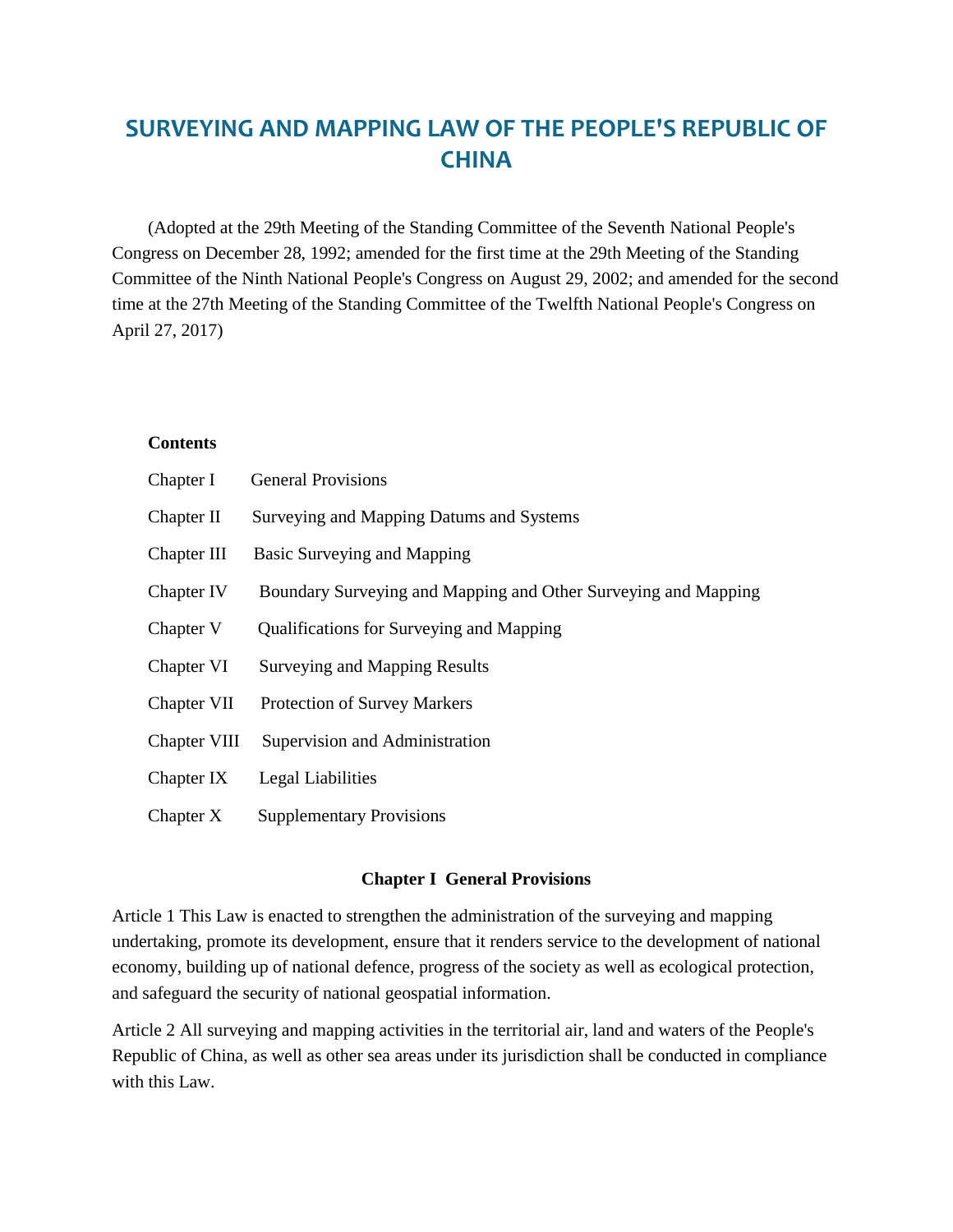For the purpose of this Law, surveying and mapping include the activities conducted to measure, collect and represent the shapes, sizes, spatial positions, and attributes of physical geography elements or man-made objects on the Earth surface, as well as to process and provide the data, information and results gained therefrom.

Article 3 Surveying and mapping is a basic undertaking for the development of national economy, building up of national defence, and progress of the society. The people's governments at all levels shall strengthen their leadership in this respect.

Article 4 The competent department in charge of surveying, mapping and geo-information under the State Council shall be r the overall supervision over the surveying and mapping work throughout the country. The relevant departments under the State Council shall, in line with the division of functions and duties specified by the State Council, be responsible for the surveying and mapping work that they are concerned with.

The competent departments in charge of surveying, mapping and geo-information under the local people's governments at or above the county level shall be responsible for the overall supervision over the surveying and mapping work within their own administrative areas. The relevant departments of the local people's governments at or above the county level shall, in line with the division of functions and duties specified by the people's governments at the same level, be responsible for the surveying and mapping work that they are concerned with.

The surveying and mapping department of the military shall be responsible for the administration of the surveying and mapping work carried out by the military and shall, in line with the division of functions and duties specified by the State Council and the Central Military Commission, be responsible for the administration of basic marine surveying and charting.

Article 5 In surveying and mapping, the datums and systems prescribed by the State for surveying and mapping shall be employed, and the technical specifications and standards prescribed by the State for surveying and mapping shall be applied.

Article 6 The State encourages scientific and technological innovation and progress in surveying and mapping as well as the adoption of advanced technology and equipment to improve the surveying and mapping level, promotes civilian and military integration, and facilitates the application of surveying and mapping results. The State strengthens international exchange and cooperation in surveying and mapping science and technology.

Units and individuals that make important contributions to scientific and technological progress in surveying and mapping shall be rewarded in accordance with the relevant regulations of the State.

Article 7 The people's governments at all levels and their relevant departments shall strengthen the publicity and education in national territory and raise the citizens' awareness of national territory. The news media shall carry out the publicity to increase public awareness of national territory. The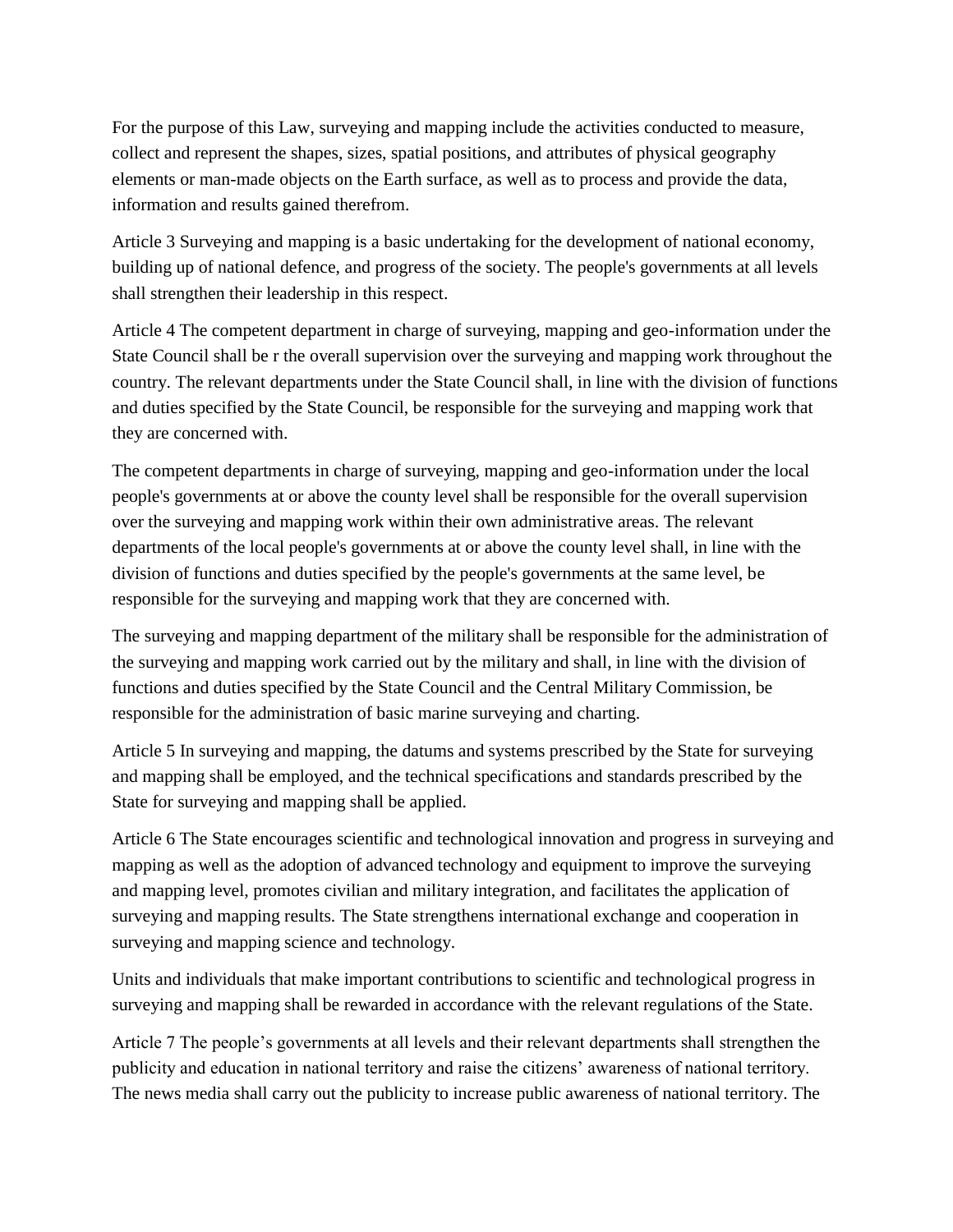administrative departments for education and schools shall include the education in the awareness of national territory in the syllabus of primary and secondary schools so as to strengthen patriotic education.

Article 8 Foreign organizations or individuals that wish to conduct surveying and mapping in the territorial air, land or waters of the People's Republic of China, as well as other sea areas under its jurisdiction shall be subject to approval by the competent department in charge of surveying, mapping and geo-information under the State Council and the surveying and mapping department of the military, and they shall observe the provisions of relevant laws and administrative regulations of the People's Republic of China.

Foreign organizations or individuals that wish to conduct surveying and mapping in the territorial air, land or waters of the People's Republic of China shall do so jointly with the relevant departments or units of the People's Republic of China, and such surveying and mapping shall not involve State secrets or endanger State security.

### **Chapter II Surveying and Mapping Datums and Systems**

Article 9 The State establishes and adopts the unified national geodetic datum, height datum, depth datum and gravity datum, and the data in this respect shall be examined and verified by the competent department in charge of surveying, mapping and geo-information under the State Council which, after consulting with the relevant departments under the State Council and the surveying and mapping department of the military, shall submit the data to the State Council for approval.

Article 10 The State establishes the unified national geodetic coordinate system, plane coordinate system, height system, geocentric coordinate system and gravimetric system, and defines the orders and accuracy of the national geodetic survey, as well as the national basic scale map series and their basic accuracy. Specific norms and requirements shall be formulated by the competent department in charge of surveying, mapping and geo-information under the State Council, in conjunction with the relevant departments under the State Council and the surveying and mapping department of the military.

Article 11 Where it is necessary to establish relatively independent plane coordinate systems for major construction projects and large cities as determined by the State Council to meet the needs of construction, urban planning and scientific research, the matter shall be subject to approval by the competent department in charge of surveying, mapping and geo-information under the State Council; and where it is necessary to establish relatively independent plane coordinate systems for other purposes, the matter shall be subject to approval by the competent department in charge of surveying, mapping and geo-information under the people's government of the province, autonomous region, or municipality directly under the Central Government.

The relatively independent plane coordinate systems to be established shall be connected with the national coordinate system.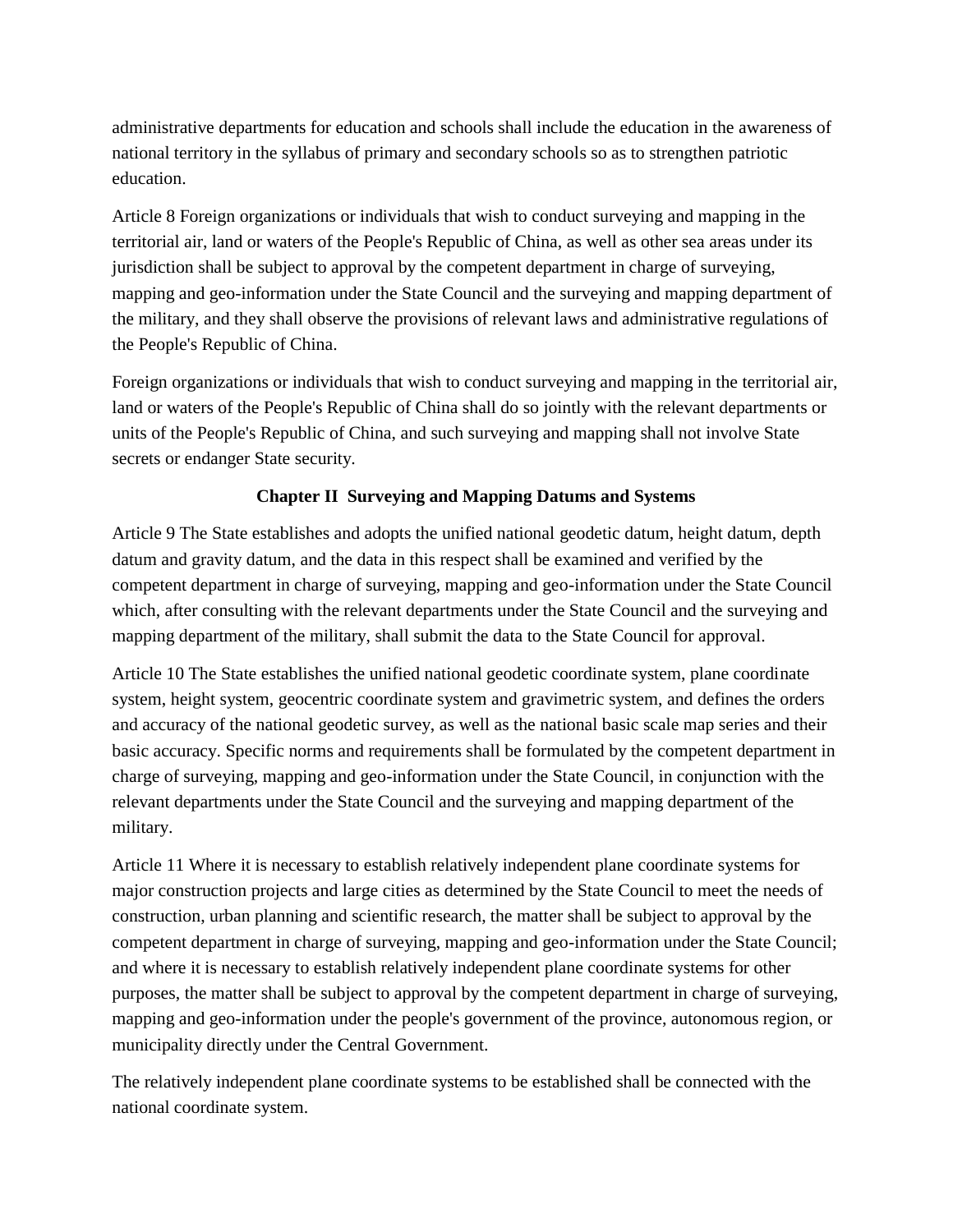Article 12 The competent department in charge of surveying, mapping and geo-information under the State Council and that under the people's government of a province, autonomous region, or municipality directly under the Central Government shall work together with other relevant departments of the people's government at the same level to establish a unified satellite navigation and positioning reference service system and provide the public with access to navigation and positioning reference information in accordance with the principles of coordinated development and resource sharing.

Article 13 Where a satellite navigation and positioning reference station is to be built, the construction unit shall report it for the record to the competent department in charge of surveying, mapping and geo-information under the State Council or under the people's government of a province, autonomous region, or municipality under the Central Government in accordance with the relevant regulations of the State. The competent department in charge of surveying, mapping and geo-information under the State Council shall collect the records of the construction of satellite navigation and positioning reference stations throughout the nation, and regularly provide the information to the surveying and mapping department of the military.

For the purpose of this law, the satellite navigation and positioning reference station refers to the permanent ground observation station that operates continuously to observe satellite navigation signals and transmit the observed data in real time or fixed time to the data center through facility of communications.

Article 14 The construction, operation and maintenance of satellite navigation and positioning reference stations shall conform to the standards and requirements of the State and shall not jeopardize the security of the State.

The units that undertake the construction, operation and maintenance of satellite navigation and positioning reference stations shall establish data security safeguard system and comply with the provisions of laws and administrative regulations governing State secrets.

The competent departments in charge of surveying, mapping and geo-information under the people's government at or above the county level shall, in conjunction with other relevant departments under the people's government at the same level, strengthen regulation and guidance in the construction, operation and maintenance of satellite navigation and positioning reference stations.

# **Chapter III Basic Surveying and Mapping**

Article 15 Basic surveying and mapping is a public welfare undertaking. The State exercises a graded administrative system over basic surveying and mapping.

For the purpose of this Law, basic surveying and mapping includes establishing the unified national surveying and mapping datums and systems, conducting the basic aerial photography, obtaining the remote sensing data for basic geospatial information, producing and updating the national basic scale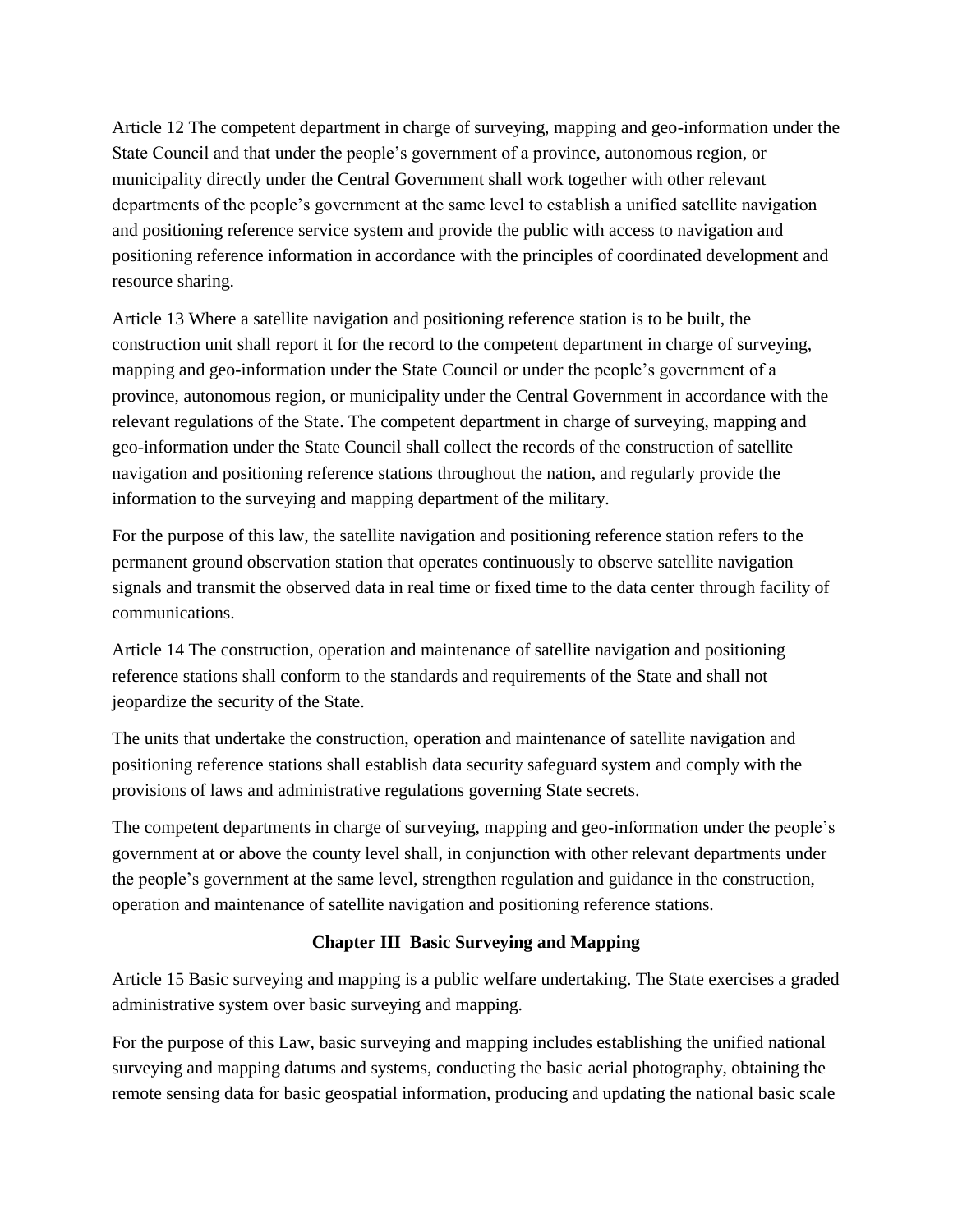map series, image maps and digital products, and establishing and updating the basic geospatial information systems.

Article 16 The competent department in charge of surveying, mapping and geo-information under the State Council shall, in conjunction with the relevant departments under the State Council and the surveying and mapping department of the military, organize the formulation of the national plans for basic surveying and mapping, and shall submit the plans to the State Council for approval before making arrangements for their implementation.

The competent departments in charge of surveying, mapping and geo-information under the local people's governments at or above the county level shall, in conjunction with the relevant departments of the people's governments at the same level, organize the formulation of the plans for basic surveying and mapping of their own administrative areas according to the basic surveying and mapping plans of the State and of the people's government at the next higher level and the actual conditions of their own administrative areas and shall submit the plans to the people's governments at the same level for approval before organizing their implementation.

Article 17 The surveying and mapping department of the military shall be responsible for formulation of the military surveying and mapping plans and shall, in line with the division of functions and duties specified by the State Council and the Central Military Commission, be responsible for the formulation of the plans for basic marine surveying and charting as well as the organization of their implementation.

Article 18 The people's governments at or above the county level shall incorporate basic surveying and mapping into their annual plans for national economic and social development and the required funds for basic surveying and mapping into the budget of the government at the same level.

The department for development and reform under the State Council shall, jointly with the competent department in charge of surveying, mapping and geo-information under the State Council and according the national basic surveying and mapping plan, make the annual plans for national basic surveying and mapping.

The departments for development and reform under the local people's governments at or above the county level shall, jointly with the competent departments in charge of surveying, mapping and geoinformation at the same level, make annual plans for basic surveying and mapping of their own administrative areas according to the basic surveying and mapping plans for their own administrative areas, and submit their annual plans respectively to the competent departments at the next higher level for the record.

Article 19 The results of basic surveying and mapping shall be updated regularly. The results of basic surveying and mapping urgently needed for development of the national economy, building up of the national defense, progress of the society and ecological protection shall be updated in time.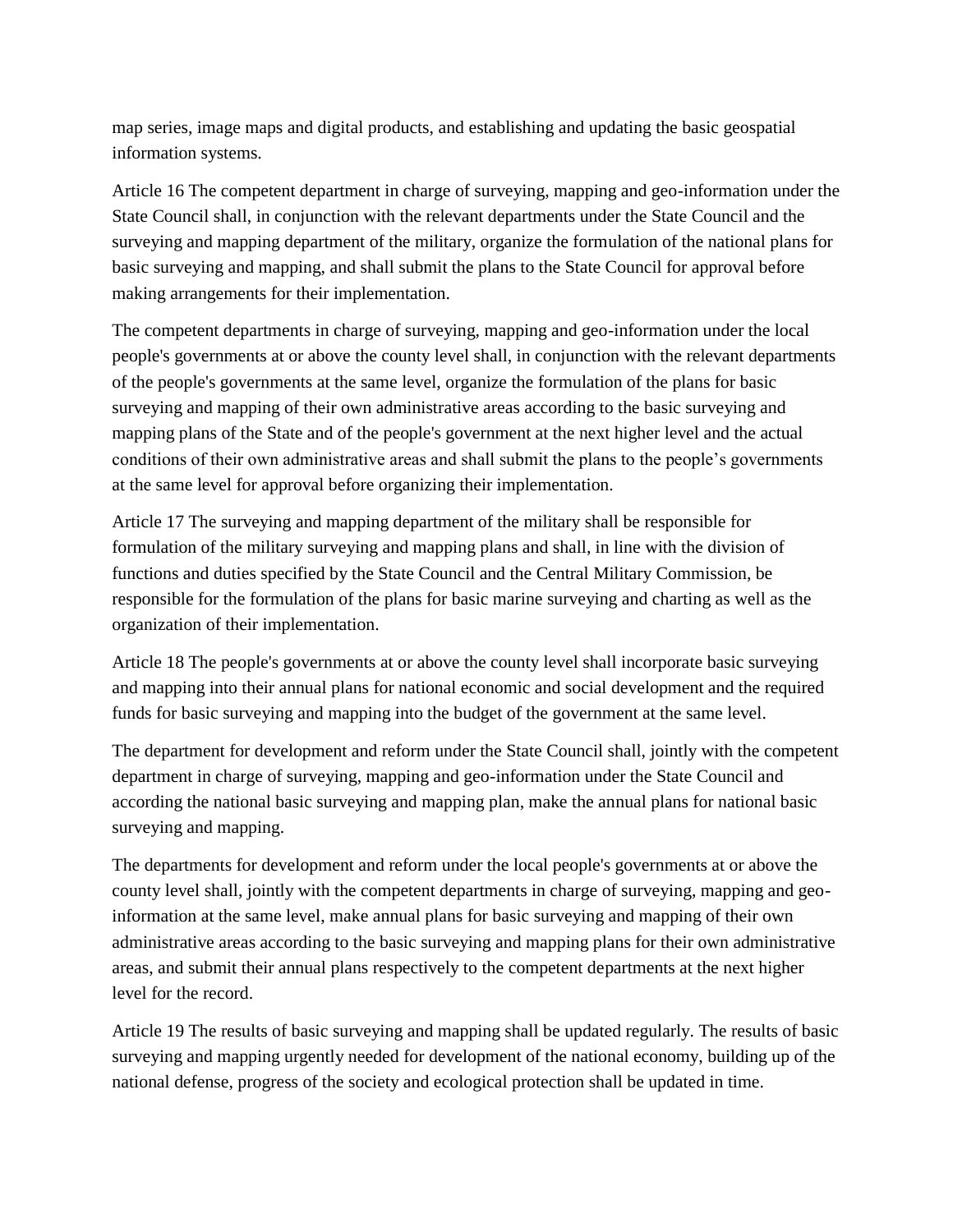The update cycle for the results of basic surveying and mapping shall be determined on the basis of the needs for national economic and social development in different areas.

#### **Chapter IV Boundary Surveying and Mapping and Other Surveying and Mapping**

Article 20 The national boundaries of the People's Republic of China shall be surveyed and mapped in accordance with the boundary treaties or agreements concluded between the People's Republic of China and its neighboring countries, and the Ministry of Foreign Affairs shall take charge of making arrangements for its implementation. The standard sample maps defining the national boundaries of the People's Republic of China shall be drafted by the Ministry of Foreign Affairs and the competent department in charge of surveying, mapping and geo-information under the State Council, and be submitted to the State Council for approval and publication.

Article 21 The boundaries between the administrative areas shall be surveyed and mapped in accordance with the relevant regulations of the State Council. The standard maps defining the administrative boundaries between provinces, autonomous regions, and municipalities directly under the Central Government, and between autonomous prefectures, counties, autonomous counties and cities shall be drafted by the department for civil affairs under the State Council and the competent department in charge of surveying, mapping and geo-information under the State Council and be submitted to the State Council for approval and publication.

Article 22 The competent departments in charge of surveying, mapping and geo-information under the people's governments at or above the county level shall, in conjunction with the competent departments for real estate registration under the people's governments at the same level, strengthen the administration over real estate surveying and mapping.

The estate boundary lines of lands, buildings, structures and other aboveground objects attached to the land shall be surveyed in accordance with the estate boundary points and estate boundary lines determined by the local people's governments at or above the county level, or the relevant registration data and attached maps provided by the said governments. When the estate boundary lines take place, the persons concerned shall, without delay, conduct surveying and mapping accordingly.

Article 23 The engineering surveys in the field of housing and urban-rural development related to housing property rights and housing cadastre shall be conducted in accordance with the technical specifications formulated under the charge of the competent department for housing and urban-rural development under the State Council and the competent department in charge of surveying, mapping and geo-information under the State Council.

The engineering surveys in water conservancy, energy, transportation, telecommunications, resource development and other fields shall be conducted in accordance with the relevant technical specifications of the State for engineering surveys.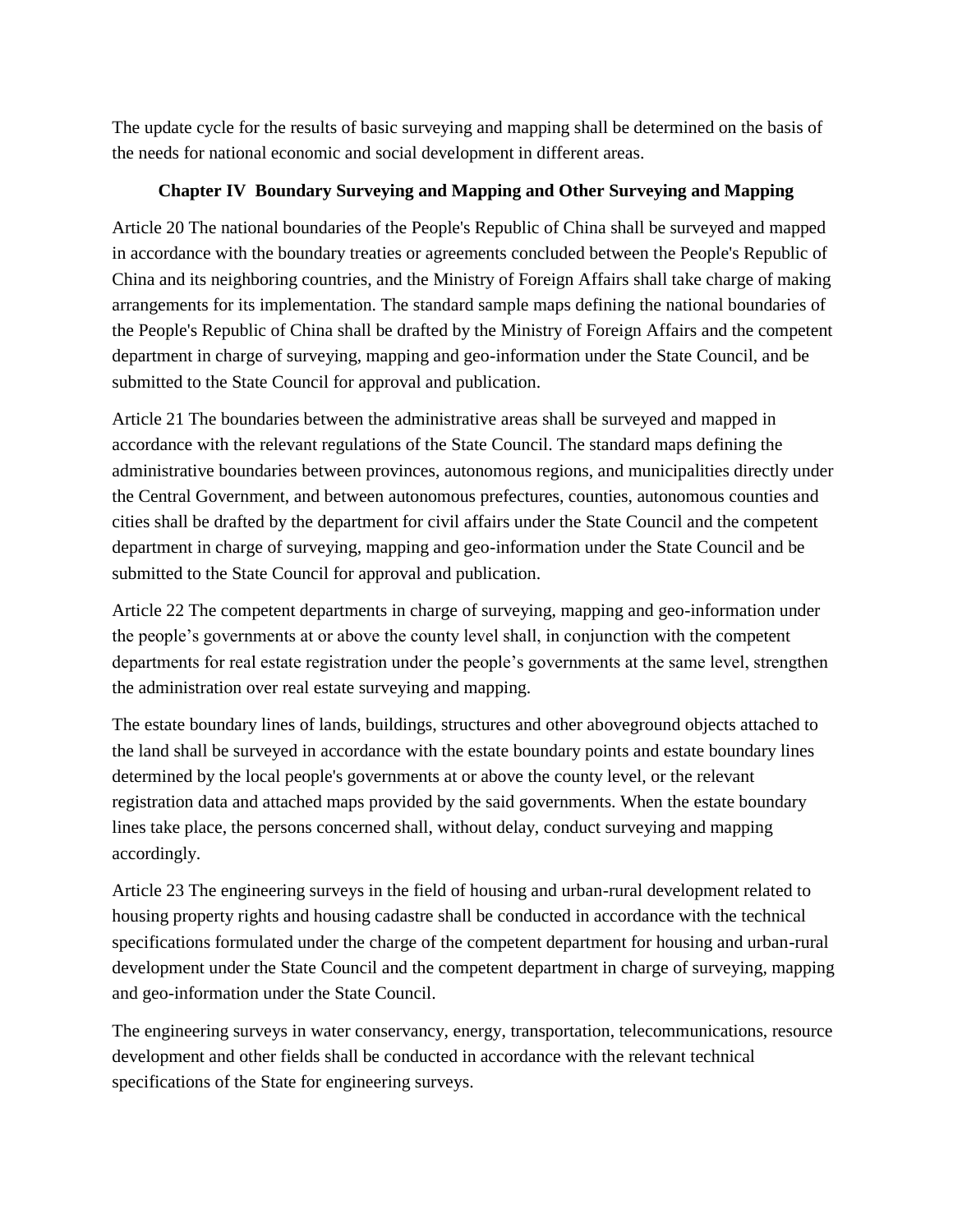Article 24 To establish a geospatial information system, the basic geospatial data that meet the standards of the State shall be used.

Article 25 The competent departments in charge of surveying, mapping and geo-information under the people's governments at or above the county level shall, as required by emergency response, provide the surveying and mapping results such as maps and basic geospatial data in a timely manner, and do their utmost to provide emergency surveying and mapping support including remote sensing monitoring and navigation and positioning.

Article 26 The competent departments in charge of surveying, mapping and geo-information under the people's governments at or above the county level shall, jointly with other relevant departments of the people's governments at the same level, conduct geographic conditions monitoring according to law, and strictly manage and properly use the results of geographic conditions monitoring in accordance with the relevant regulations of the State.

The people's governments at all level shall take effective measures so that the geographic conditions monitoring results can play an appropriate role in government decision-making, economic and social development and public service.

# **Chapter V Qualifications for Surveying and Mapping**

Article 27 The State applies a system of surveying and mapping qualification administration as regard the units engaged in surveying and mapping activities.

Units engaged in surveying and mapping activities shall meet the following requirements and obtain the qualification certificates for surveying and mapping of the corresponding grade.

(1) Have the status of a legal person;

(2) Have the technicians required for the surveying and mapping work they are engaged in;

(3) Have the technology, equipment and facilities needed for the surveying and mapping work they are engaged in; and

(4) Have sound technical support and quality control systems, safety precautions, information security and confidentiality management system, and surveying and mapping results and archives management system.

Article 28 The competent department in charge of surveying, mapping and geo-information under the State Council and competent departments in charge of surveying, mapping and geo-information under the people's governments of the provinces, autonomous regions, and municipalities directly under the Central Government shall, in compliance with their own functions and duties, be responsible for examining the qualifications for surveying and mapping as well as issuing qualification certificates for surveying and mapping. The specific measures in this respect shall be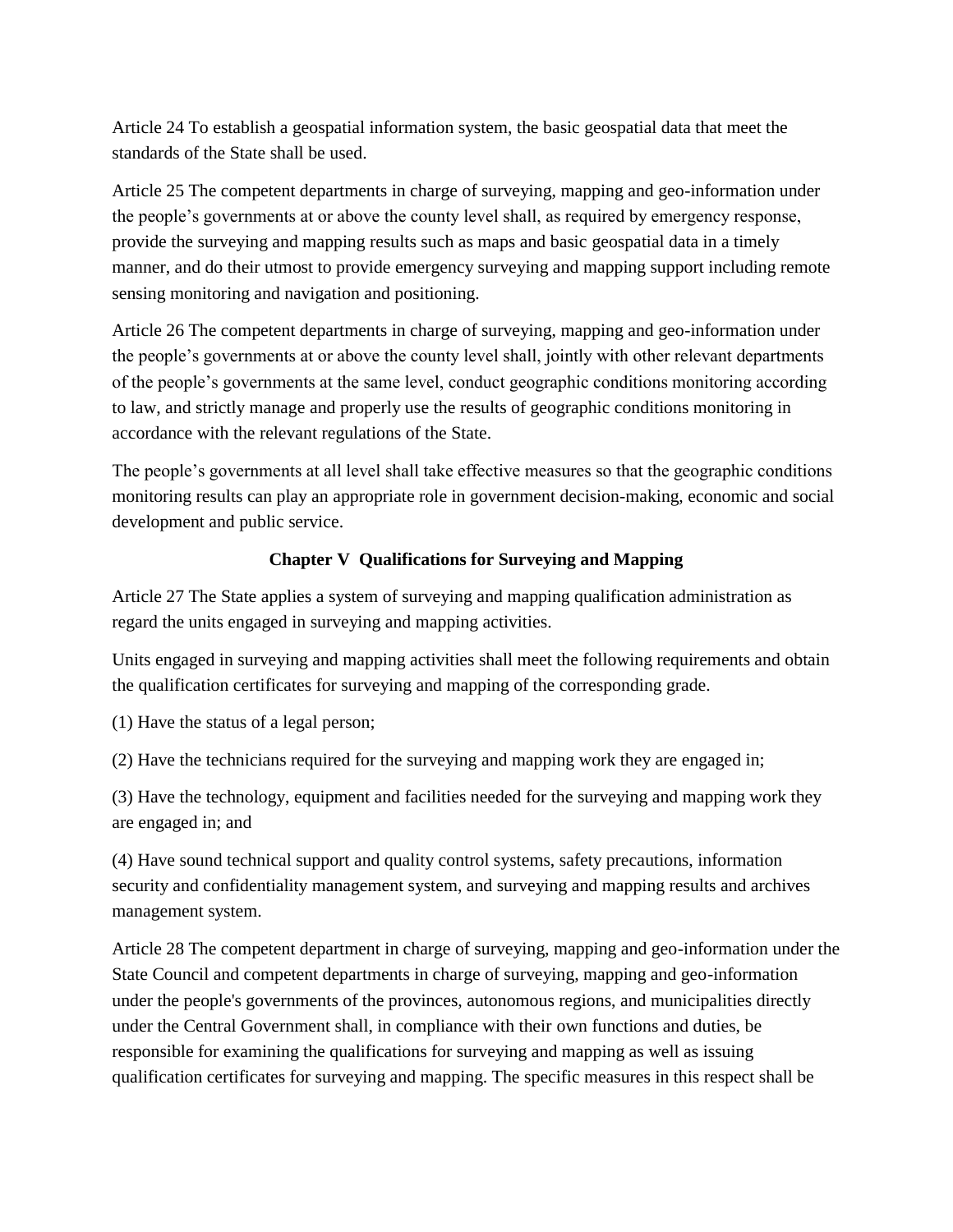formulated by the competent department in charge of surveying, mapping and geo-information under the State Council after consultation with other relevant departments under the State Council.

The surveying and mapping department of the military shall be responsible for examination of the surveying and mapping qualifications of military surveying and mapping units.

Article 29 No surveying and mapping unit may engage in surveying and mapping activities by exceeding the scope allowed for the grade of qualifications, or engage in such activities in the name of another surveying and mapping unit, or permit another unit to engage in such activities in its name.

Where public bidding is invited for surveying and mapping projects, the bid inviting unit of the surveying and mapping project shall specify the required grade of qualifications of the tendering surveying and mapping units in the bidding announcement or in the invitation for bids according to law. No surveying and mapping unit shall be allowed to win the bidding lacking the required grade of qualifications for surveying and mapping, or at a price lower than the surveying and mapping costs.

The surveying and mapping unit that wins the bidding shall not subcontract the surveying and mapping project thereof to other units.

Article 30 Technicians engaged in surveying and mapping activities shall possess the necessary practice qualifications. The specific measures in this respect shall be formulated by the competent department in charge of surveying, mapping and geo-information under the State Council in conjunction with the competent department for human resources and social security under the State Council.

Article 31 Personnel conducting surveying and mapping activities shall have the certificates for surveying and mapping operations.

No unit or individual shall hinder the surveying and mapping activities conducted by surveying and mapping personnel according to law.

Article 32 The designs of the surveying and mapping qualification certificate for surveying and mapping units, the practice certificate for surveying and mapping technicians, and the operation certificate for surveying and mapping personnel shall all be prescribed by the competent department in charge of surveying, mapping and geo-information under the State Council.

### **Chapter VI Surveying and Mapping Results**

Article 33 The State implements a surveying and mapping results submission system. The State protects the intellectual property rights of the surveying and mapping results according to law.

After a surveying and mapping project is completed, the investor of the project or the surveying and mapping unit undertaking the project which is financed by the State shall submit the data of the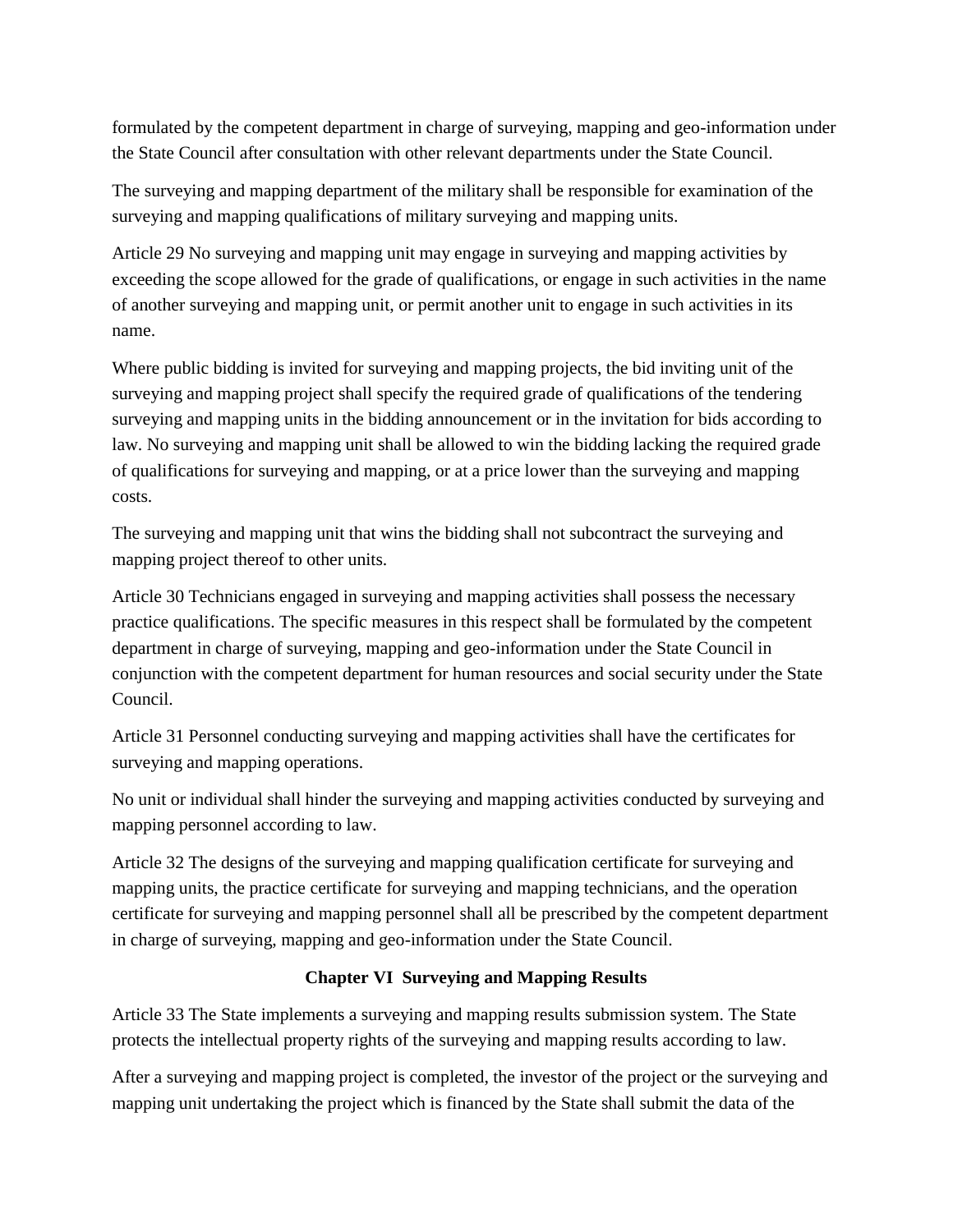surveying and mapping results to the competent department in charge of surveying, mapping and geo-information under the State Council or to the competent department in charge of surveying, mapping and geo-information under the people's government of the province, autonomous region or municipality directly under the Central Government. The data shall be submitted in the form of a duplicate copy if the results are of a basic surveying and mapping project, otherwise the data shall be submitted in the form of a catalogue. The competent department in charge of surveying, mapping and geo-information responsible for collecting the duplicate copies and catalogues of surveying and mapping results shall produce a voucher for receipt of such copies and catalogues and shall, without delay, hand over such copies and catalogues to the custodian unit. Specific measures for surveying and mapping results submission shall be formulated by the State Council.

The competent department in charge of surveying, mapping and geo-information under the State Council and the competent departments in charge of surveying, mapping and geo-information under the people's governments of provinces, autonomous regions and municipalities directly under the Central Government shall compile the catalogues of surveying and mapping results and release them in time.

Article 34 The competent departments in charge of surveying, mapping and geo-information under the people's governments at or above the county level shall actively promote the processing and compilation of the public version of surveying and mapping results, and enhance the application of surveying and mapping results by providing the public version of surveying and mapping results, processing with security techniques, and other means.

The custodian units of surveying and mapping results shall take measures to ensure the completeness and safety of the surveying and mapping results and, in accordance with relevant regulations of the State, open them to the public and make them available for use.

If the surveying and mapping results are classified as State secrets, the provisions of laws and administrative regulations governing State secrets shall be applicable; and in the event they need be provided to foreign-related organizations or individuals or to those outside the territory of the People's Republic of China, the procedures of examination and approval set by the State Council and the Central Military Commission shall be followed.

The scope and rating of confidential surveying and mapping results shall be determined, and adjusted and released in a timely manner, in compliance with the provisions of laws and administrative regulations governing State secrets, and according to the principles of ensuring security of the State secrets and promoting sharing and application of geospatial information.

Article 35 With respect to surveying and mapping projects funded by the government and other projects funded likewise which involve surveying and mapping, the relevant departments shall, prior to giving approval for such projects, consult with the competent department in charge of surveying, mapping and geo-information under the people's government at the same level. Prior surveying and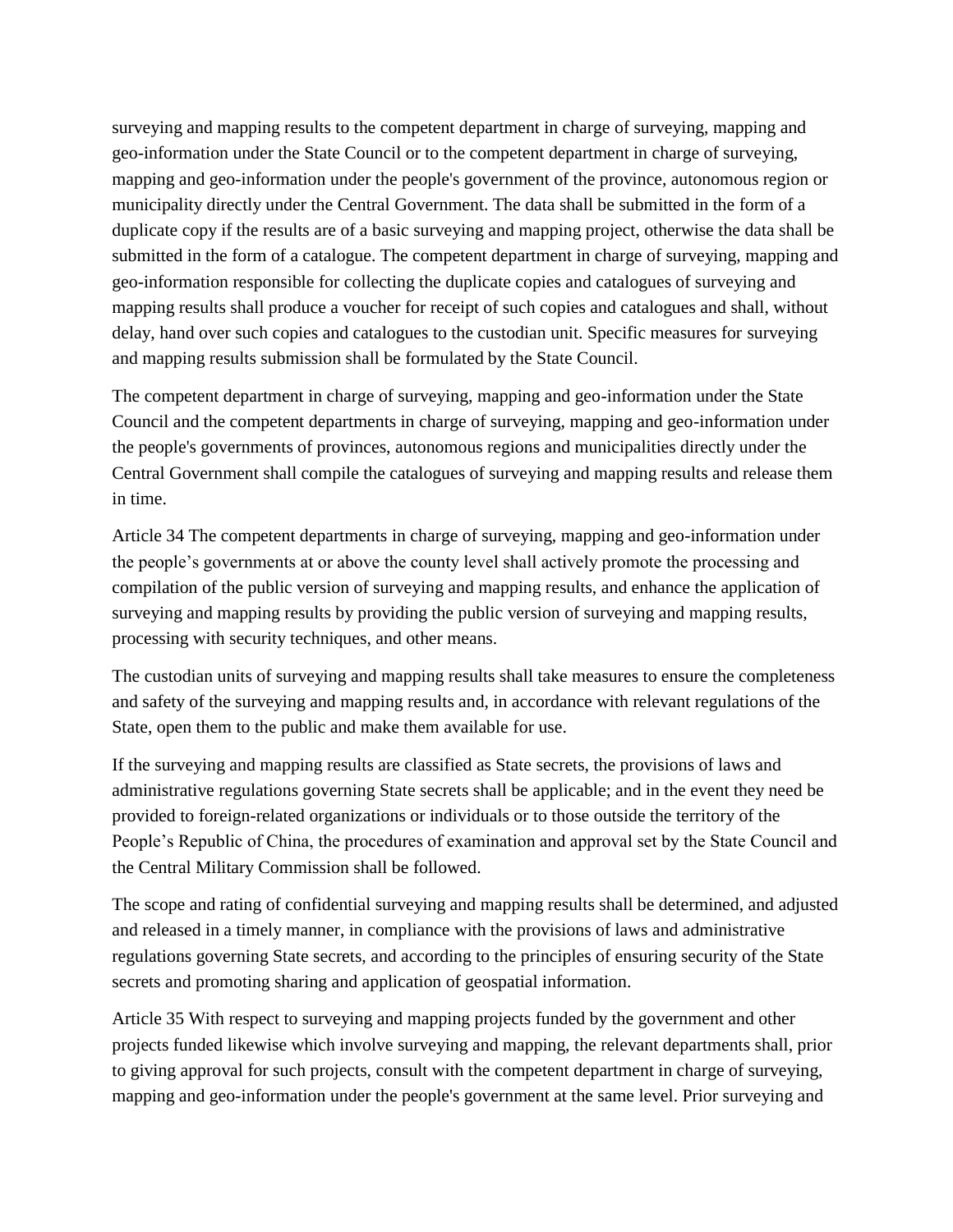mapping results which are still suitable as to the aforementioned projects shall be fully used to avoid repeated surveying and mapping.

Article 36 Where basic surveying and mapping results and government-funded results of surveying and mapping completed with State investment are to be used for government decision-making, national defense and public service, they shall be provided free of charge.

In addition to the provisions of the preceding paragraph, the system of paid use shall be applied according to law. However, the people's governments at all level, the relevant departments and the military may use them free of charge in their efforts to meet the needs of public interests such as disaster prevention and relief, emergency response, and maintenance of State security.

Specific measures for the use of surveying and mapping results shall be formulated by the State Council.

Article 37 Significant geographic information and data such as the positions, elevations, depths, areas and lengths of the territorial air, land and waters of the People's Republic of China, as well as other sea areas under its jurisdiction shall be examined and verified by the competent department in charge of surveying, mapping and geo-information under the State Council which shall, after consultation with the relevant departments under the State Council and the surveying and mapping department of the military, submit them to the State Council for approval; and the approved information and data shall be published by the State Council or by the department authorized thereby.

Article 38 The compilation, publication, display, carrying and updating of maps shall be in compliance with the relevant provisions of the State on map compilation standards, map content representation and map review.

Internet map service providers shall use the maps reviewed and approved according to law, establish the map data security management system, take security guarantee measures, strengthen check and verification over new contents of internet maps, and improve service quality.

People's governments at or above the county level and relevant departments such as the competent department in charge of surveying, mapping and geo-information, and the department for network and information security shall strengthen the supervision and administration over map compilation, publication, display and carrying as well as internet map services to guarantee the quality of maps and safeguard the sovereignty, security and interests of the State.

Specific measures for map management shall be formulated by the State Council.

Article 39 Surveying and mapping units shall be responsible for the quality of the surveying and mapping results they have achieved. The competent departments in charge of surveying, mapping and geo-information under the people's governments at or above the county level shall exercise strict supervision over the quality of the surveying and mapping results.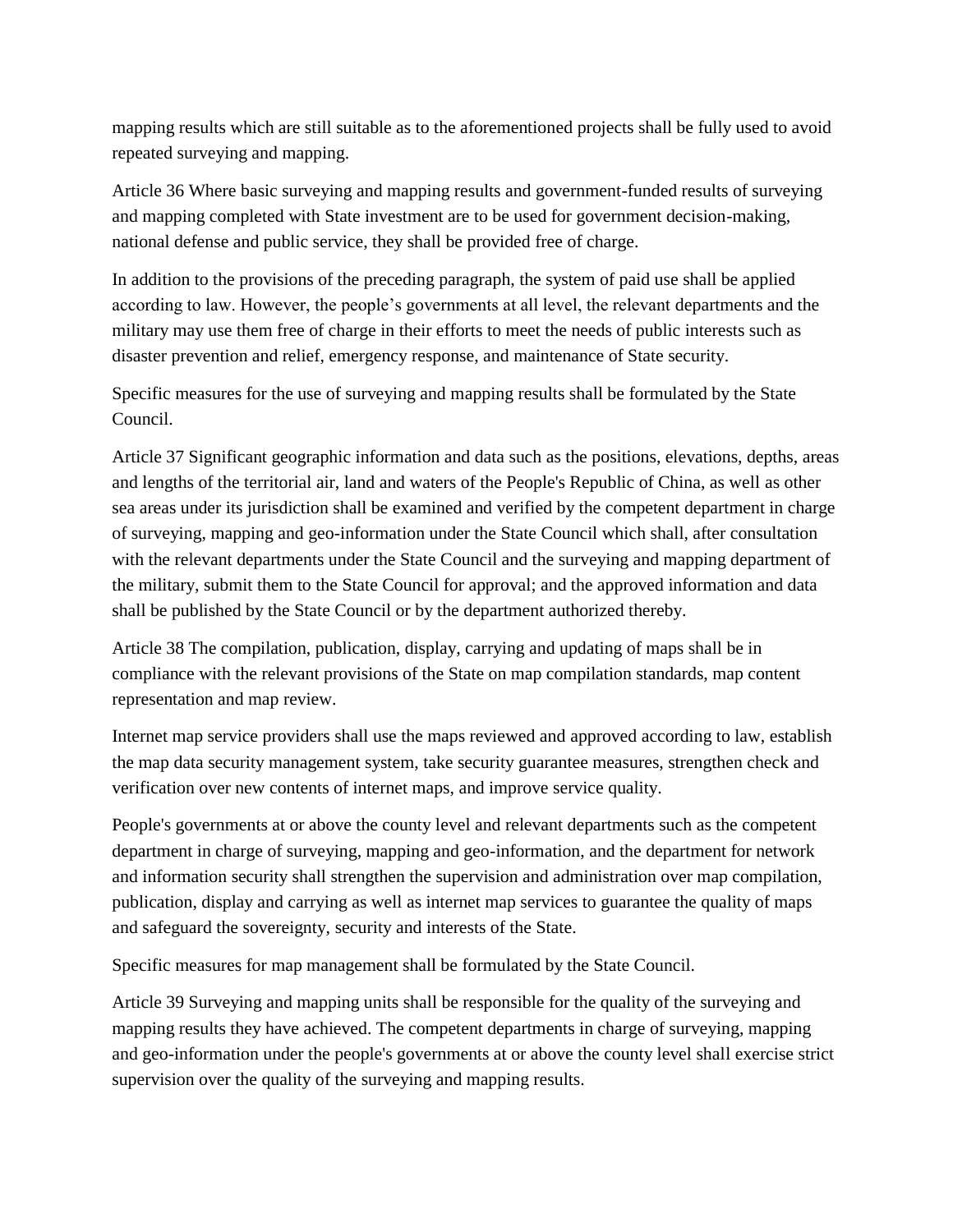Article 40 The state encourages the development of the geospatial information industry, promotes the restructuring, optimization and upgrading of the geospatial information industry, supports the development of various types of geospatial information products and the improvement of the product quality, and facilitates the use of safe and reliable geospatial information technology and equipment.

People's governments at or above the county level shall establish and improve a mechanism for jointly developing and sharing geospatial information resources among governmental departments, guide and support enterprises to provide the society with geospatial information services, and promote the wide use of geospatial information.

The competent departments in charge of surveying, mapping and geo-information under the people's governments at or above the county level shall collect, process and update the basic geospatial information and data in a timely manner, and provide geospatial information service to the public through the public service platform to realize the openness and sharing of geospatial information and data.

# **Chapter VII Protection of Survey Markers**

Article 41 No unit or individual shall damage, destroy or, without authorization, remove permanent survey markers or temporary survey markers in use, or seize or occupy the land used for permanent survey markers; nor may they, within the safety control area of a permanent survey marker, conduct activities which endanger the safety or impair the effective use of the survey markers.

For the purpose of this Law, permanent survey markers include beacons and mark stones established at triangulation points, baseline points, traverse points, military control points, gravimetric points, astronomic points, leveling points and satellite positioning points of various orders and classes, as well as fixed markers used for topographic mapping, engineering survey and deformation measurement, and installations at sea-bed geodetic points.

Article 42 The construction unit of permanent survey markers shall set up distinct signs for such markers, and entrust the relevant local unit to appoint persons specially responsible for the custody of them.

Article 43 In carrying out engineering construction, the construction unit shall seek to get around permanent survey markers; where it is absolutely impossible to get around such markers and necessary to have them removed or rendered ineffective, the matter shall be subject to approval by the competent department in charge of surveying, mapping and geo-information under the people's government of the relevant province, autonomous region or municipality directly under the Central Government. Where a military control point is involved, the matter shall be subject to consent by the surveying and mapping department of the military. The construction unit shall bear all the expenses incurred as a result of the removal and reestablishment of such markers.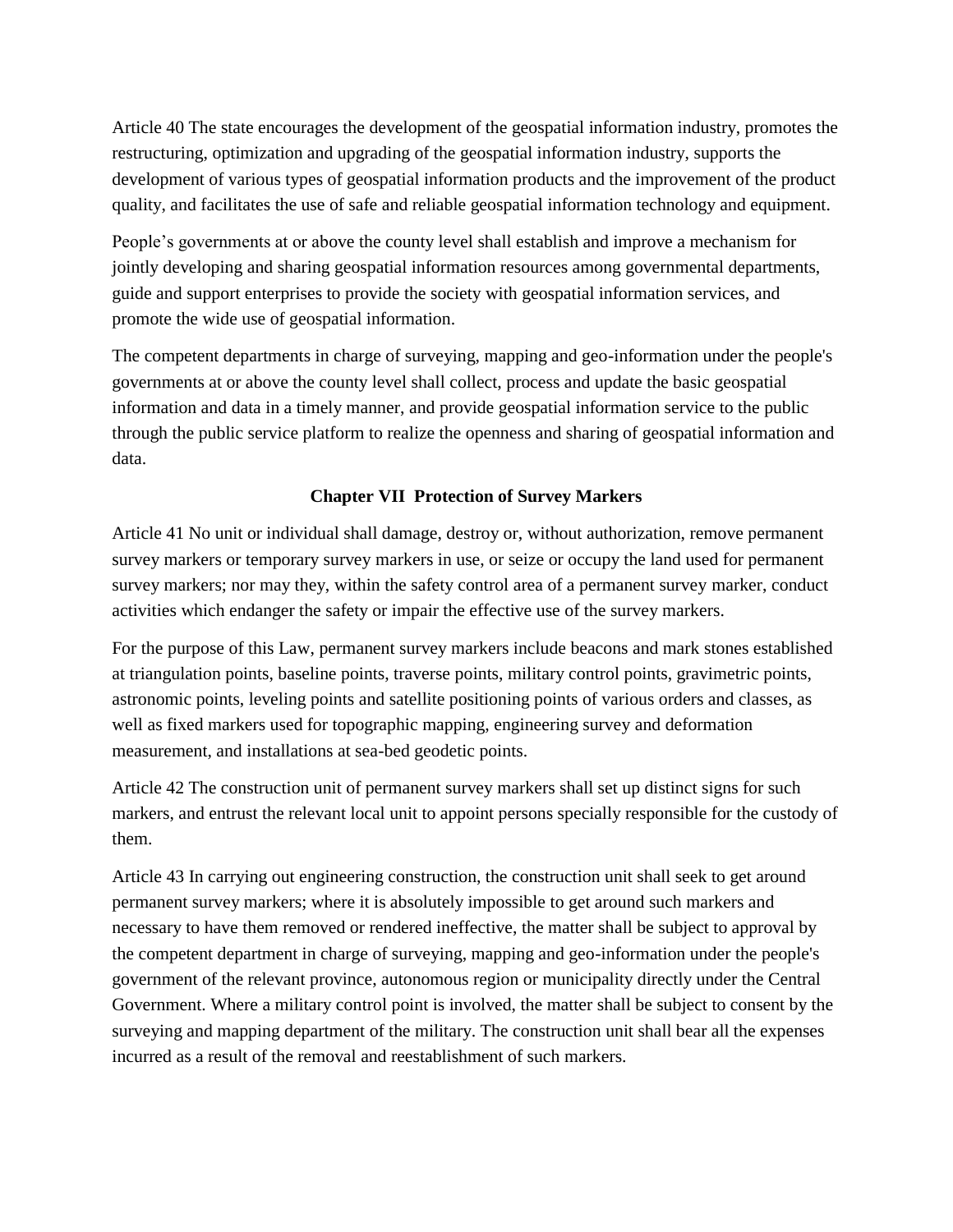Article 44 When employing permanent survey markers, the surveying and mapping personnel shall hold their certificates for surveying and mapping operations, and ensure that the markers remain in good condition.

Persons responsible for taking care of survey markers shall inspect and examine whether they are intact after employment.

Article 45 People's governments at or above the county level shall take effective measures to improve the protection of the survey markers.

The competent departments in charge of surveying, mapping and geo-information under the people's governments at or above the county level shall, in accordance with relevant regulations, inspect and maintain the permanent survey markers.

People's governments at the township level shall well protect the survey markers within their own administrative areas.

## **Chapter VIII Supervision and Administration**

Article 46 The competent departments in charge of surveying, mapping and geo-information under the people's governments at or above the county level shall, in conjunction with other relevant departments under the people's governments at the same level, establish the geospatial information security management system and the technical prevention and control system, and strengthen the supervision and administration of geospatial information security.

Article 47 The units that produce, keep or utilize geospatial information shall apply a traceability management system as regard the geospatial information that is classified as State secrets by registering the acquisition, possession, provision and utilization of such information and retain a long-term record of such registration.

The surveying and mapping activities that involve acquisition, possession, provision or utilization of the geospatial information classified as State secrets shall be in compliance with the provisions of laws, administrative relevant regulations governing State secrets.

Where the units producing or utilizing the geospatial information and the internet map service providers collect or use the personal information of users, they shall comply with the provisions of laws and administrative regulations on the protection of personal information.

Article 48 The competent departments in charge of surveying, mapping and geo-information under the people's governments at or above the county level shall apply a credit management system to the surveying and mapping units, and shall publish their credit information according to law.

Article 49 The competent departments in charge of surveying, mapping and geo-information under the people's governments at or above the county level shall establish and improve the random inspection mechanism, and shall perform the duties of supervision and inspection according to law.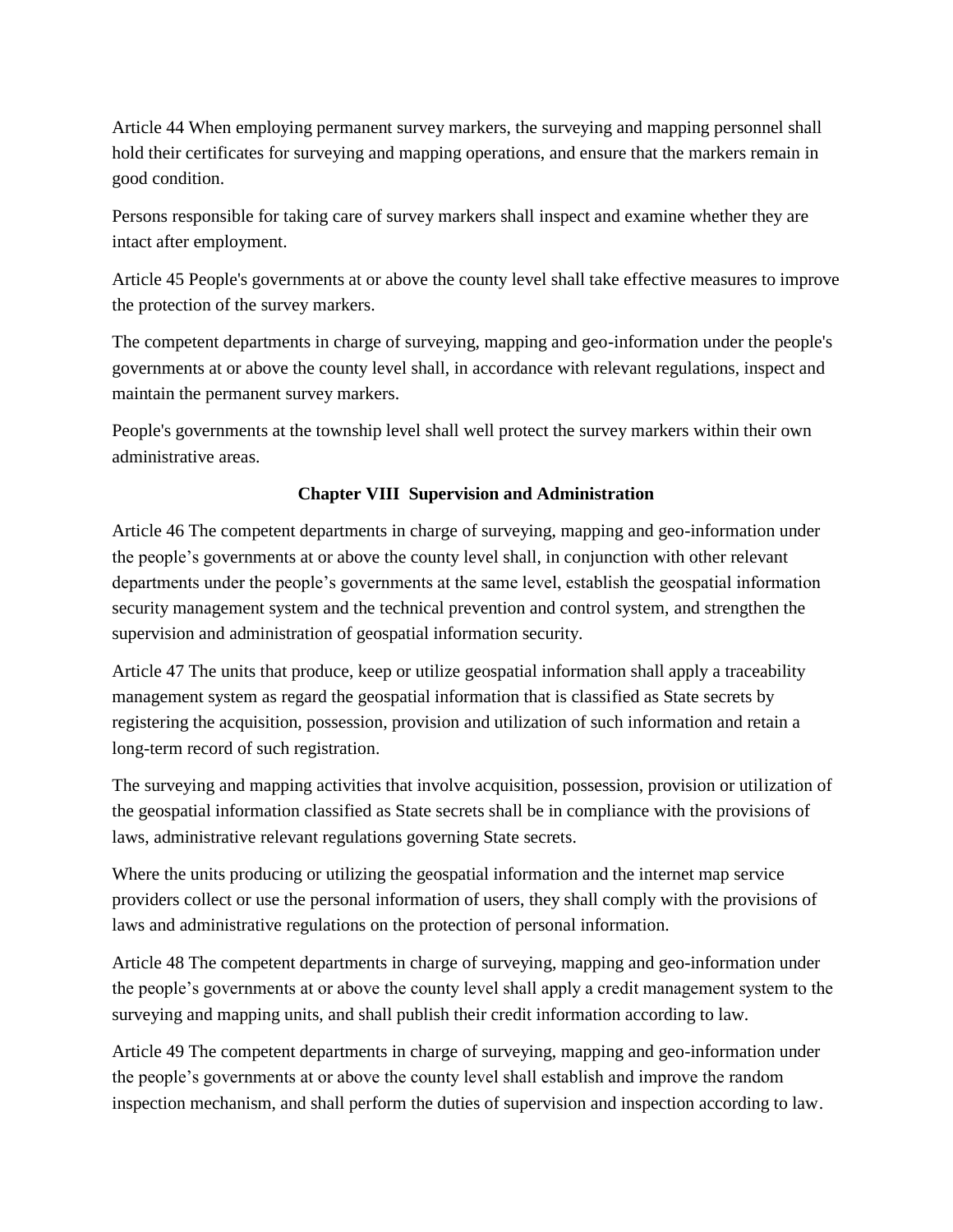Where any suspected violation of this Law is found, the following measures may be taken according to law:

(1) Look up or copy the relevant contracts, bills, account books, registration records and other relevant documents and materials; and

(2) Seal up or seize the equipment, tools, raw materials, surveying and mapping results etc. directly related to the suspected illegal surveying and mapping act.

The units and individuals subjected to inspection shall be cooperative and truthfully provide the relevant documents and materials without any concealment, refusal or obstruction.

Any unit or individual shall have the right to report any act violating the provisions of this Law to the competent departments in charge of surveying, mapping and geo-information under the people's governments at or above the county level. The aforesaid department shall, according to law, deal with the matter without delay upon receiving such a report.

## **Chapter IX Legal Liabilities**

Article 50 Where a staff member of the competent department in charge of surveying, mapping and geo-information or of any other relevant department under the people's government at or above the county level, in violation of the provisions of this Law, and by taking advantage of his or her position, accepts money, things of valuable or any other benefits from another person, or neglects his or her duty, verifies and issues a qualification certificate for surveying and mapping to a unit that does not meet the statutory requirements, fails to perform his or her duty of supervision according to law, or fails to investigate and punish any act that is found in violation of law, the person in charge who is directly responsible and the persons directly responsible shall be given sanctions according to law. If a crime is constituted, criminal liability shall be investigated according to law.

Article 51 Any foreign organization or individual that, in violation of the provisions of this Law, engages in surveying and mapping activities without obtaining approval or without cooperating with the relevant department or unit of the People's Republic of China, shall be ordered to desist from the illegal activities, the illegal gains thereof, as well as the relevant surveying and mapping results and tools shall be confiscated, and the said foreign organization or individual shall be fined not less than RMB 100,000 yuan but not more than RMB 500,000 yuan. If the circumstances are serious, the said foreign organization or individual shall be fined not less than RMB 500,000 yuan but not more than RMB 1,000,000 yuan, and be ordered to leave the country within a specified time limit or be expelled from the country. If a crime is constituted, the said foreign organization or individual shall be investigated for criminal liability according to law.

Article 52 Any unit that, in violation of the provisions of this Law, establishes a relatively independent plane coordinate system without approval, or establishes a geospatial information system by adopting the basic geospatial information and data that do not conform to the norms of the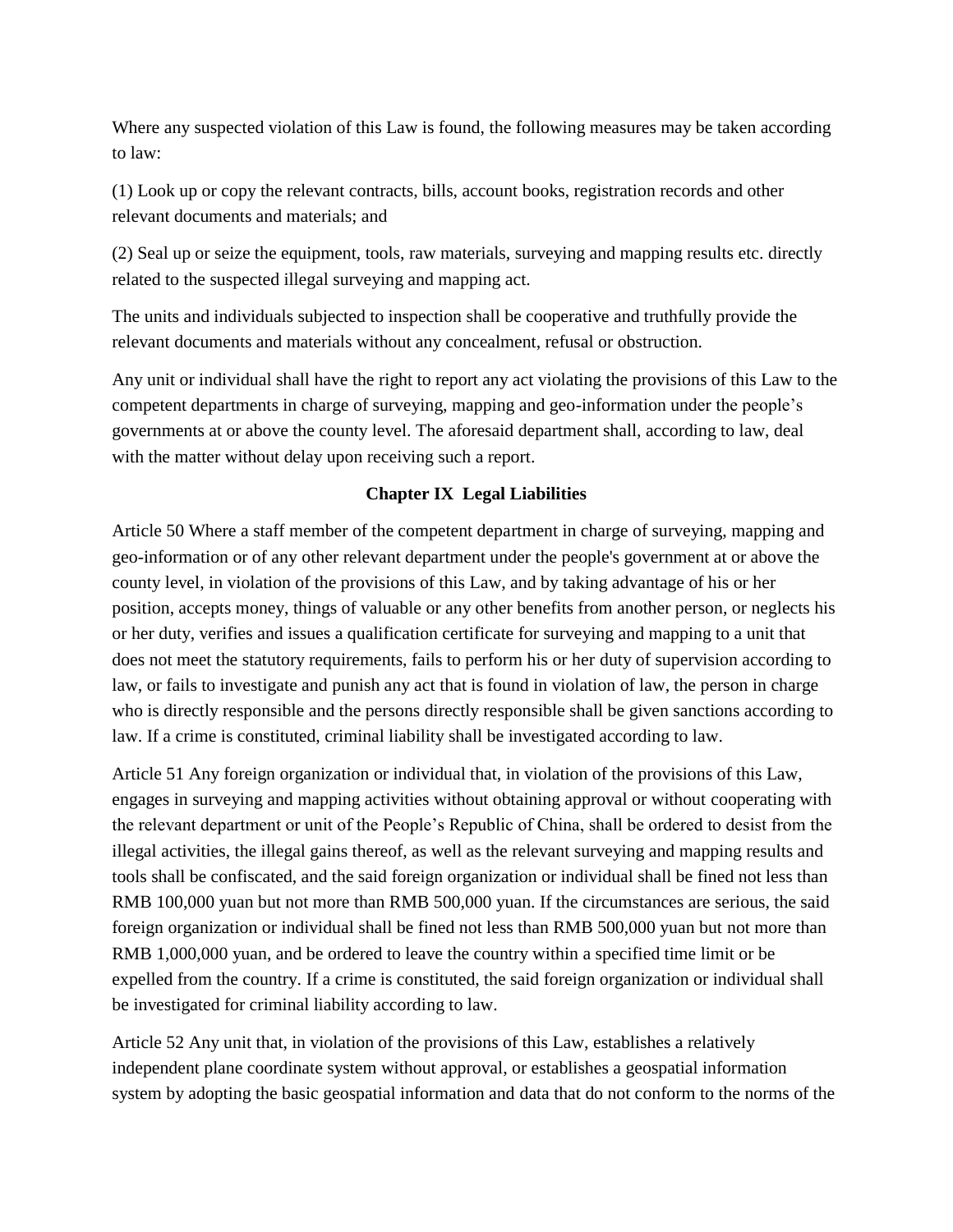State, shall be given a disciplinary warning and be ordered to make rectification, and may, in addition, be imposed with a fine of not more than RMB 500,000 yuan; and the person in charge who is directly responsible and the other persons directly responsible shall be given sanctions according to law.

Article 53 Any unit establishing a satellite navigation and positioning reference station, in violation of the provisions of this Law, fails to report as such for the record, shall be given a disciplinary warning and be ordered to make rectification within a specified time limit; in the event of failure to make rectification within the prescribed time limit, a fine of not less than RMB 100,000 yuan but not more than RMB 300,000 yuan shall be imposed; and the person in charge who is directly responsible and the other persons directly responsible shall be given sanctions according to law.

Article 54 Any unit that, in violation of the provisions of this Law, fails to construct, operate and maintain a satellite navigation and positioning reference station in compliance with the norms and requirements of the State, shall be given a disciplinary warning and be ordered to make rectification within a specified time limit, the illegal gains and surveying and mapping results shall be confiscated, and a fine of not less than RMB 300,000 yuan but not more than RMB 500,000 yuan shall be imposed; in the event of failure to make rectification within the prescribed time limit, the relevant equipment shall be confiscated; the person in charge who is directly responsible and the other persons directly responsible shall be given sanctions according to law. If a crime is constituted, criminal liability shall be investigated according to law.

Article 55 Anyone who, in violation of the provisions of this Law, engages in surveying and mapping activities without obtaining a qualification certificate for surveying and mapping, shall be ordered to desist from the violation, the illegal gains and surveying and mapping results shall be confiscated, and, in addition, the violator shall be fined not less than the amount of, but not more than two times the amount of, the remuneration for surveying and mapping agreed upon; and if the circumstances are serious, the surveying and mapping tools shall be confiscated.

Where anyone engages in surveying and mapping activities with a qualification certificate for surveying and mapping obtained by fraudulent means, the certificate shall be revoked, the illegal gains and surveying and mapping results shall be confiscated, and, in addition, the violator shall be fined not less than the amount of, but not more than two times the amount of, the remuneration for surveying and mapping agreed upon; and if the circumstances are serious, the surveying and mapping tools shall be confiscated.

Article 56 Where a surveying and mapping unit, in violation of the provisions of this Law, commits one of the following acts, it shall be ordered to desist from the violation, the illegal gains and surveying and mapping results shall be confiscated, it shall be fined not less than the amount of, but not more than two times the amount of, the remuneration for surveying and mapping agreed upon, and it may, in addition, be ordered to suspend operations for rectification or its qualification for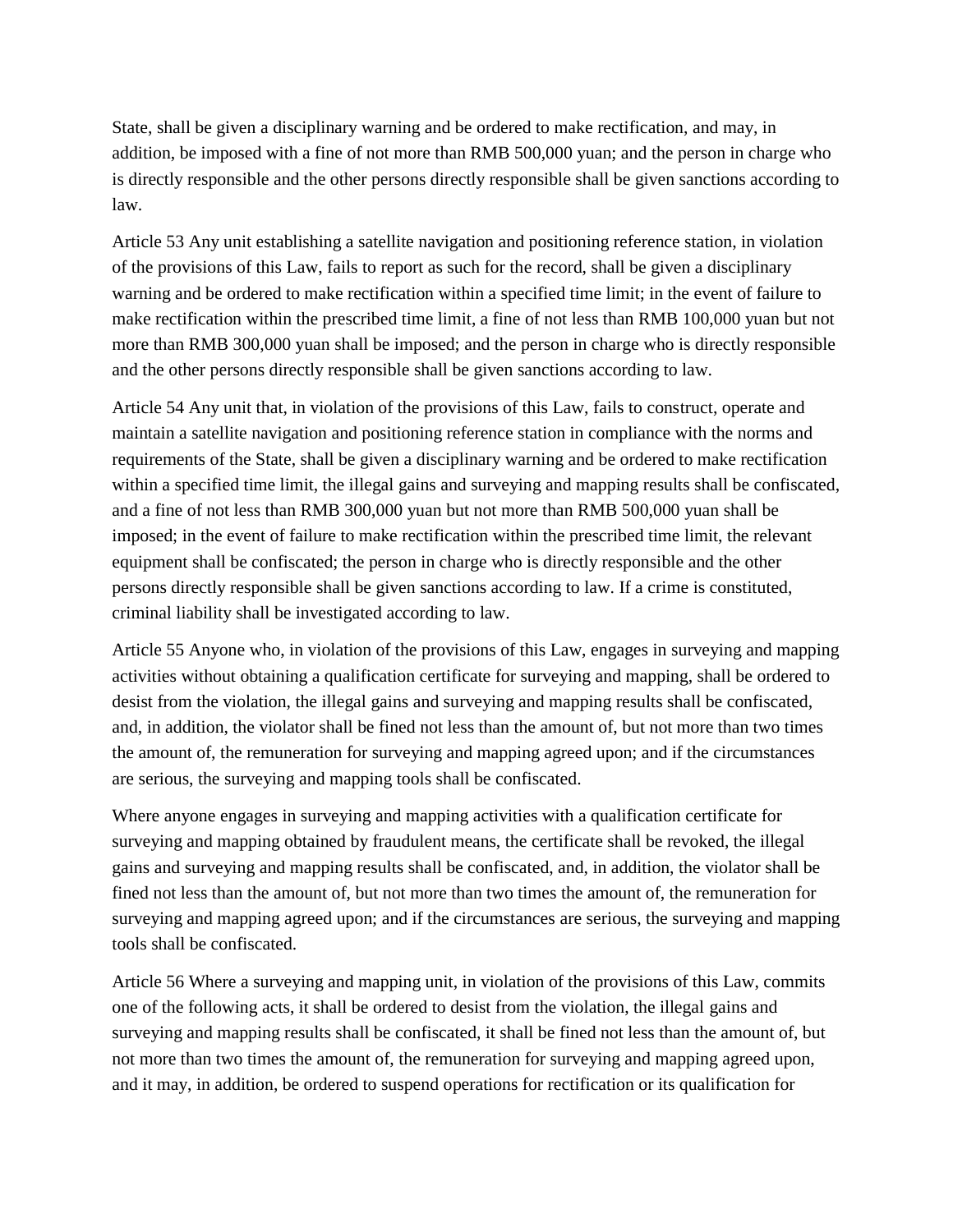surveying and mapping may be downgraded; and if the circumstances are serious, its qualification certificate for surveying and mapping shall be revoked:

(1) Engage in surveying and mapping activities by exceeding the scope allowed for its grade of qualification;

(2) Engage in surveying and mapping activities in the name of another surveying and mapping unit; or

(3) Permit another unit to engage in surveying and mapping activities in its name.

Article 57 Where a unit inviting bids for a surveying and mapping project, in violation of the provisions of this Law, permits a surveying and mapping unit without the requested qualification grade to win the bidding, or permits a surveying and mapping unit to win the bidding at a price lower than the surveying and mapping costs, the unit shall be ordered to make rectification, and may also be fined not more than two times the amount of the remuneration for surveying and mapping agreed upon. Where a staff member of the unit inviting bids, by taking advantage of his or her position, extorts or illegally accepts money or things of value from another person in exchange for seeking benefits for that person, the said staff member shall be given sanctions according to law. If a crime is constituted, the said staff member shall be investigated for criminal responsibility according to law.

Article 58 Where a surveying and mapping unit that wins in bidding a surveying and mapping project transfers the project to another unit in violation of the provisions of this Law, the said unit shall be ordered to make rectification, its illegal gains shall be confiscated, it shall be fined not less than the amount of, but not more than two times the amount of, the remuneration for surveying and mapping agreed upon, and it may, in addition, be ordered to suspend operations for rectification or its qualification for surveying and mapping may be downgraded; and if the circumstances are serious, its qualification certificate for surveying and mapping shall be revoked.

Article 59 Anyone who, in violation of the provisions of this Law, engages in surveying and mapping activities without obtaining the practicing certificate for surveying and mapping, shall be ordered to desist from the illegal activity, the illegal gains and surveying and mapping results shall be confiscated, and his or her employer may be fined not more than two times the amount of the illegal gains; if the circumstances are serious, the surveying and mapping tools shall be confiscated; and if losses are caused, compensatory liability shall be assumed according to law.

Article 60 Any unit which, in violation of the provisions of this Law, fails to submit the materials of surveying and mapping results, it shall be ordered to submit the materials within a specified time limit; if it fails to do so at the expiration of the time limit, the investor for the surveying and mapping project shall be fined not less than the amount of, but not more than two times the amount of, the expenses entailed to redo the project; and if a unit undertaking a surveying and mapping project invested by the State fails to do so at the expiration of the time limit, it shall be fined not less than RMB 50,000 yuan but not more than RMB 200,000 yuan and its qualification certificate for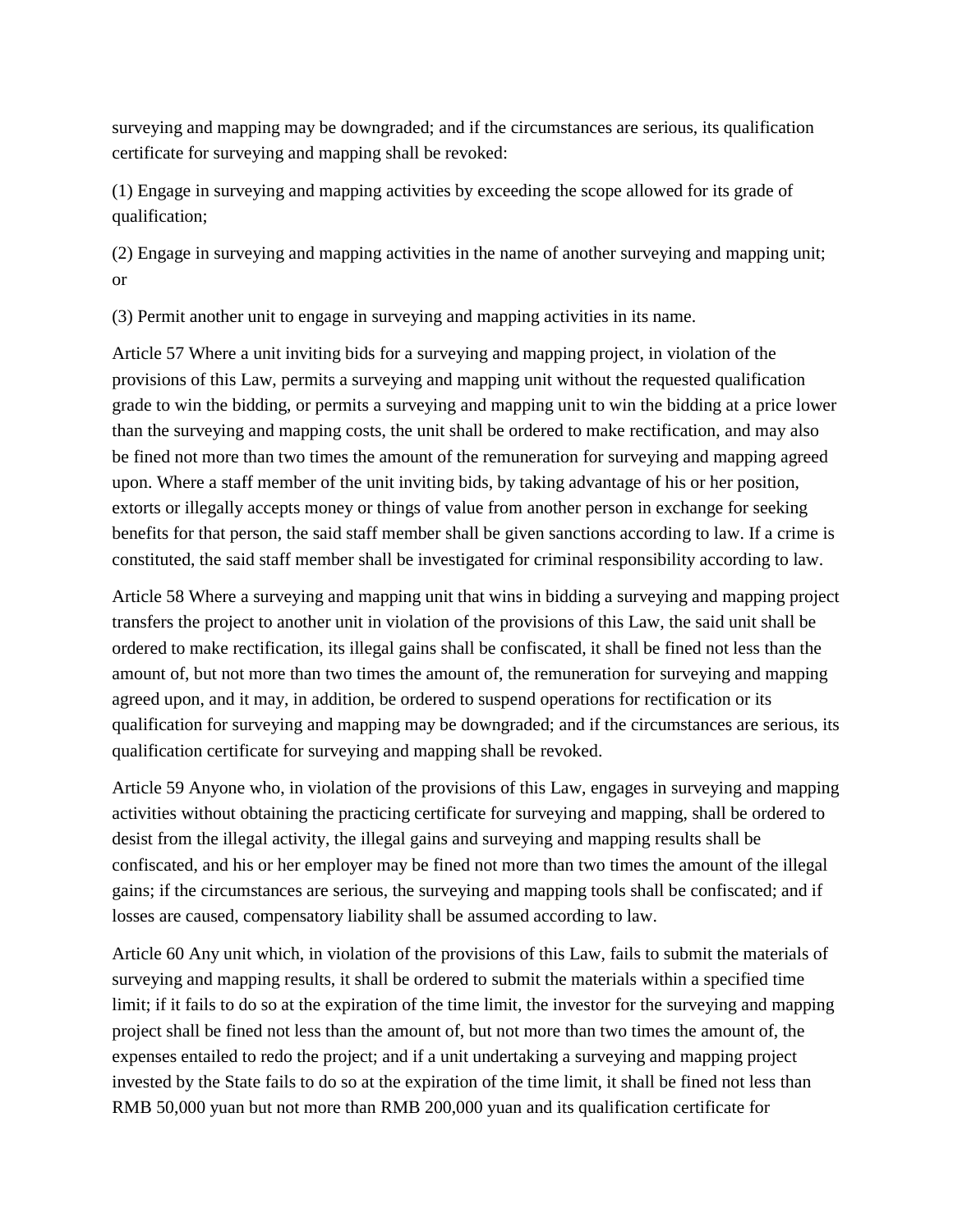surveying and mapping shall be temporarily confiscated; if the unit still fails to submit the materials of the surveying and mapping results within six months from the date its qualification certificate for surveying and mapping is temporarily confiscated, its qualification certificate for surveying and mapping shall be revoked; and the person in charge who is directly responsible and the other persons directly responsible shall be given sanctions according to law.

Article 61 Any unit which, in violation of the provisions of this Law, publishes, without authorization, major geographic information and data concerning the territorial air, land or waters of the People's Republic of China, or other sea areas under its jurisdiction, shall be given a disciplinary warning as well as an order to make rectification, and it may, in addition, be fined not more than RMB 500,000 yuan; the person in charge who is directly responsible and the other persons directly responsible shall be given sanctions according to law; and if the violation constitutes a crime, criminal responsibility shall be investigated according to law.

Article 62 Where, in violation of the provisions of this Law, a map is compiled, published, displayed, carried, or updated, or an internet map service is rendered, without compliance with the regulations of the State on map administration, administrative penalties or sanctions shall be given according to law. If a crime is constituted, criminal responsibility shall be investigated according to law.

Article 63 Where a surveying and mapping unit, in violation of the provisions of this Law, achieves unqualified surveying and mapping results, it shall be ordered to conduct correctional surveying and mapping or to redo the project; if the circumstances are serious, it shall be ordered to suspend operations for rectification, and, in addition, its qualification for surveying and mapping may be downgraded, or its qualification certificate for surveying and mapping be revoked; and if losses are caused, it shall be liable for compensation according to law.

Article 64 Any unit or individual that, in violation of the provisions of this Law, commits any of the following acts shall be given a disciplinary warning and be ordered to make rectification, and may, in addition, be fined not more than RMB 200,000 yuan; the person in charge who is directly responsible and the other persons directly responsible shall be given sanctions according to law; if losses are caused, compensatory liability shall be assumed according to law. If a crime is constituted, criminal responsibility shall be investigated according to law:

(1) Damage, destroy or, without authorization, remove a permanent survey marker or a temporary survey marker in use;

(2) Seize or occupy the land used for a permanent survey marker;

(3) Conduct activities which endanger the safety and impair the effective use of a survey marker within the security control area of a permanent survey marker;

(4) Dismantle and remove a permanent survey marker without authorization or render it ineffective, or refuse to pay the expenses entailed by the removal and reestablishment of the marker; or